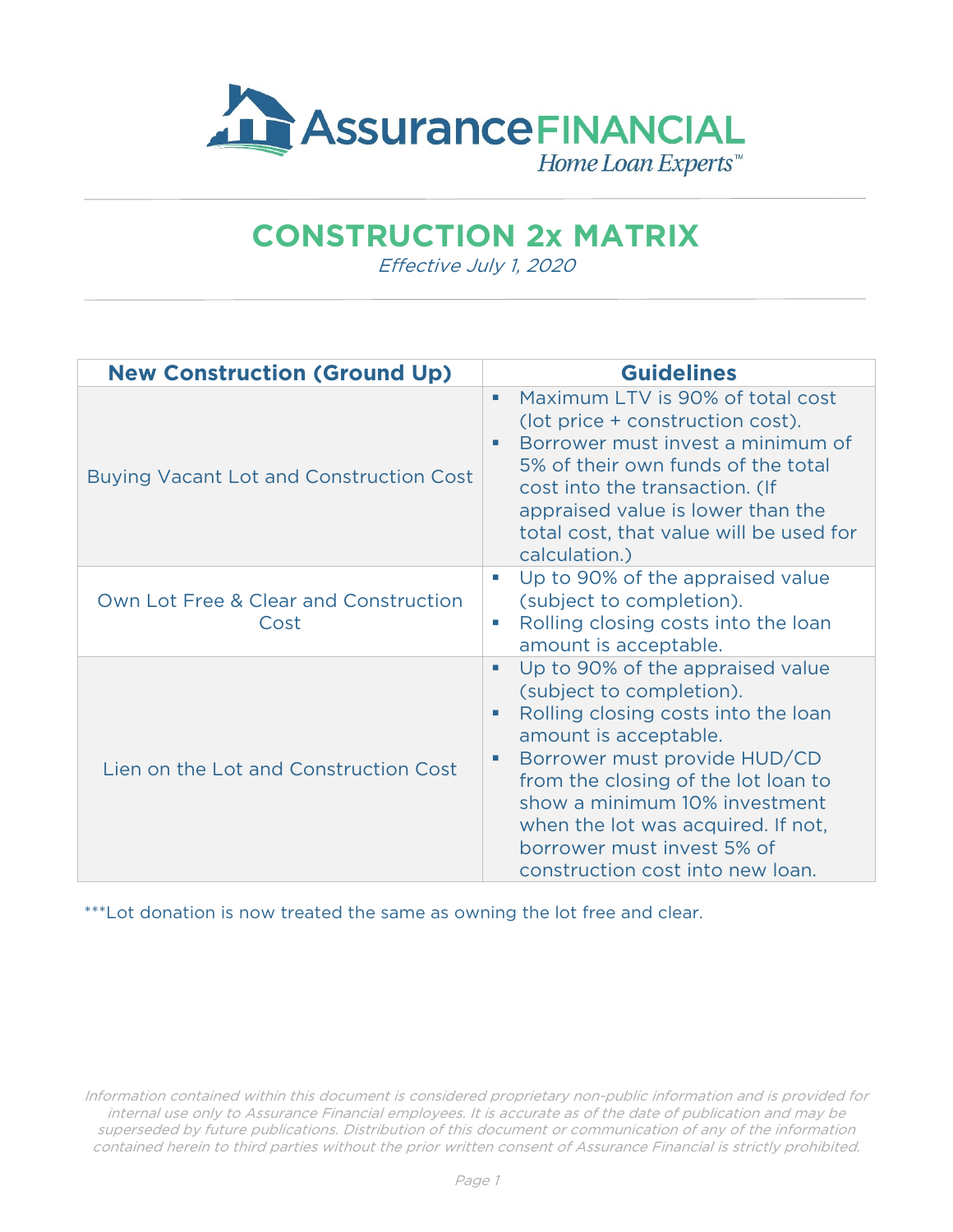

## **CONSTRUCTION 1x MATRIX**

Effective July 1, 2020

| <b>New Construction (Ground Up)</b>            | <b>Guidelines</b>                                                                                                                                                                                                                                                                                                                                                                                                |
|------------------------------------------------|------------------------------------------------------------------------------------------------------------------------------------------------------------------------------------------------------------------------------------------------------------------------------------------------------------------------------------------------------------------------------------------------------------------|
| <b>Buying Vacant Lot and Construction Cost</b> | Maximum LTV is 90% of total cost<br>٠<br>(lot price + construction cost).<br>Borrower must invest a minimum of<br>п<br>10% of their own funds of the total<br>cost into the transaction. (If<br>appraised value is lower than the<br>total cost, that value will be used for<br>calculation. The appraised value<br>being greater than the construction<br>cost does not negate the required<br>10% investment.) |
| Own Lot Free & Clear and Construction<br>Cost  | Up to 90% of the appraised value<br>u.<br>(subject to completion).<br>Rolling closing costs into the loan<br>×<br>amount is acceptable.                                                                                                                                                                                                                                                                          |
| Lien on the Lot and Construction Cost          | Up to 90% of the appraised value<br>٠<br>(subject to completion).<br>Rolling closing costs into the loan<br>amount is acceptable.<br>Borrower must provide HUD/CD<br>×<br>from the closing of the lot loan to<br>show a minimum 10% investment<br>when the lot was acquired. If not,<br>borrower must invest 5% of<br>construction cost into new loan.                                                           |

\*\*\*Lot donation is now treated the same as owning the lot free and clear.

Information contained within this document is considered proprietary non-public information and is provided for internal use only to Assurance Financial employees. It is accurate as of the date of publication and may be superseded by future publications. Distribution of this document or communication of any of the information contained herein to third parties without the prior written consent of Assurance Financial is strictly prohibited.